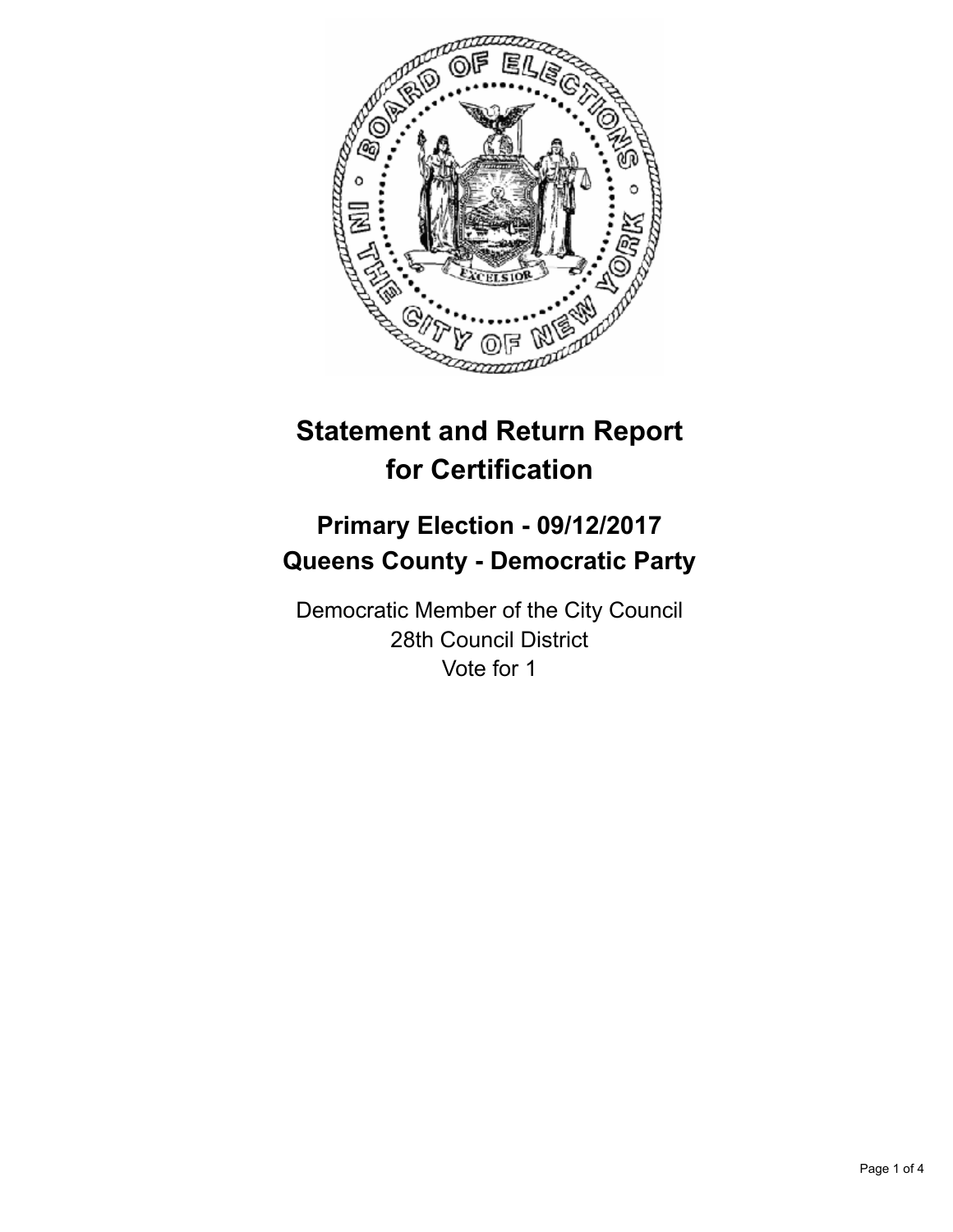

## **Assembly District 24**

| <b>PUBLIC COUNTER</b>                                    | 852            |
|----------------------------------------------------------|----------------|
| <b>MANUALLY COUNTED EMERGENCY</b>                        | 0              |
| ABSENTEE / MILITARY                                      | 13             |
| AFFIDAVIT                                                | 10             |
| <b>Total Ballots</b>                                     | 875            |
| Less - Inapplicable Federal/Special Presidential Ballots | 0              |
| <b>Total Applicable Ballots</b>                          | 875            |
| <b>HETTIE V. POWELL</b>                                  | 111            |
| ADRIENNE E. ADAMS                                        | 133            |
| RICHARD DAVID                                            | 594            |
| UNATTRIBUTABLE WRITE-IN (WRITE-IN)                       | $\overline{2}$ |
| <b>Total Votes</b>                                       | 840            |
| Unrecorded                                               | 35             |

#### **Assembly District 31**

| PUBLIC COUNTER                                           | 1,668        |
|----------------------------------------------------------|--------------|
| <b>MANUALLY COUNTED EMERGENCY</b>                        | 0            |
| ABSENTEE / MILITARY                                      | 38           |
| <b>AFFIDAVIT</b>                                         | 6            |
| <b>Total Ballots</b>                                     | 1,712        |
| Less - Inapplicable Federal/Special Presidential Ballots | 0            |
| <b>Total Applicable Ballots</b>                          | 1,712        |
| HETTIE V. POWELL                                         | 265          |
| ADRIENNE E. ADAMS                                        | 437          |
| RICHARD DAVID                                            | 963          |
| JAHI ROSE (WRITE-IN)                                     | 2            |
| LETITIA JAMES (WRITE-IN)                                 | 1            |
| MIKE SCALA (WRITE-IN)                                    | $\mathbf{1}$ |
| UNATTRIBUTABLE WRITE-IN (WRITE-IN)                       | 1            |
| <b>Total Votes</b>                                       | 1,670        |
| Unrecorded                                               | 42           |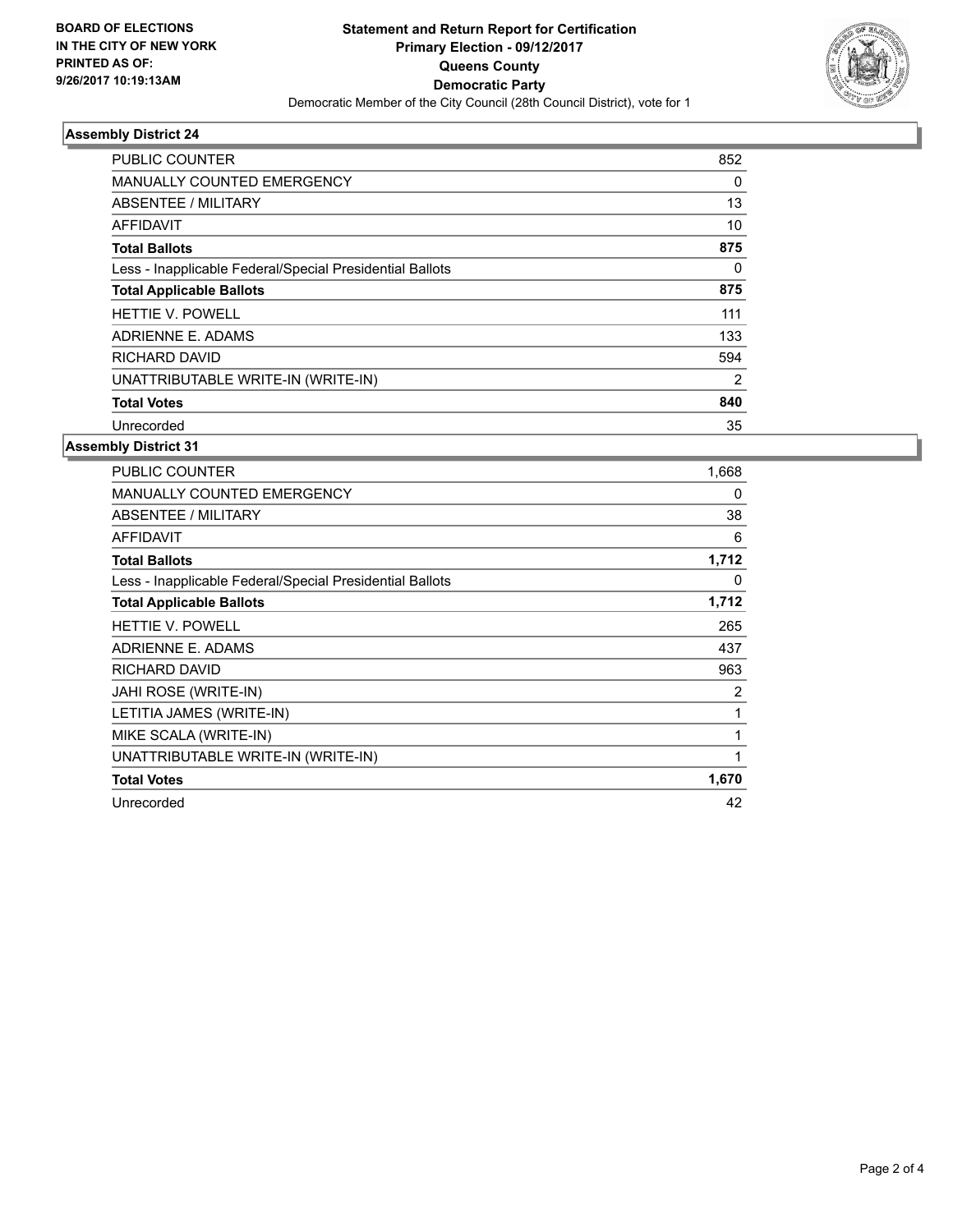

## **Assembly District 32**

| <b>PUBLIC COUNTER</b>                                    | 5,836          |
|----------------------------------------------------------|----------------|
| <b>MANUALLY COUNTED EMERGENCY</b>                        | 0              |
| <b>ABSENTEE / MILITARY</b>                               | 250            |
| <b>AFFIDAVIT</b>                                         | 28             |
| <b>Total Ballots</b>                                     | 6,114          |
| Less - Inapplicable Federal/Special Presidential Ballots | 0              |
| <b>Total Applicable Ballots</b>                          | 6,114          |
| <b>HETTIE V. POWELL</b>                                  | 2,161          |
| <b>ADRIENNE E. ADAMS</b>                                 | 2,837          |
| RICHARD DAVID                                            | 971            |
| IRA DANEEK MILLER (WRITE-IN)                             | 1              |
| JAHI ROSE (WRITE-IN)                                     | $\overline{2}$ |
| MAUREEN KING (WRITE-IN)                                  | 1              |
| RORY LANCMAN (WRITE-IN)                                  | 1              |
| SCOTT STRINGER (WRITE-IN)                                | 1              |
| TAIGALOU RAHMAN (WRITE-IN)                               | 1              |
| UNATTRIBUTABLE WRITE-IN (WRITE-IN)                       | 6              |
| UNCOUNTED WRITE-IN PER STATUTE (WRITE-IN)                | 1              |
| <b>Total Votes</b>                                       | 5,983          |
| Unrecorded                                               | 131            |

## **Assembly District 38**

| <b>PUBLIC COUNTER</b>                                    | 451      |
|----------------------------------------------------------|----------|
| MANUALLY COUNTED EMERGENCY                               | 0        |
| ABSENTEE / MILITARY                                      | 3        |
| AFFIDAVIT                                                | $\Omega$ |
| <b>Total Ballots</b>                                     | 454      |
| Less - Inapplicable Federal/Special Presidential Ballots | 0        |
| <b>Total Applicable Ballots</b>                          | 454      |
| <b>HETTIE V. POWELL</b>                                  | 52       |
| ADRIENNE E. ADAMS                                        | 92       |
| RICHARD DAVID                                            | 294      |
| TI RAHMAN (WRITE-IN)                                     |          |
| UNATTRIBUTABLE WRITE-IN (WRITE-IN)                       |          |
| <b>Total Votes</b>                                       | 440      |
| Unrecorded                                               | 14       |